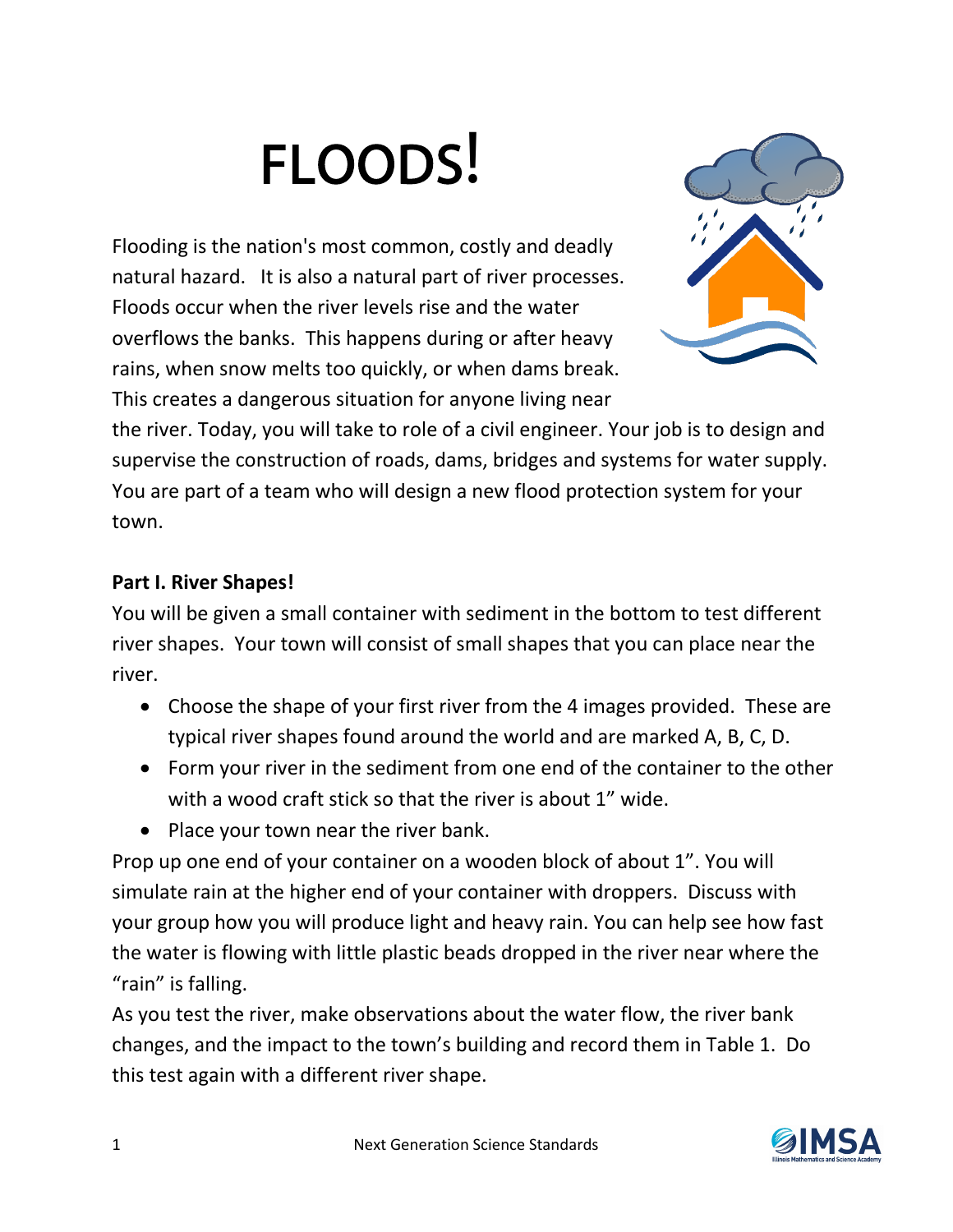**Describe the procedure that you will use to test the river shape with different amounts of rainfall.**



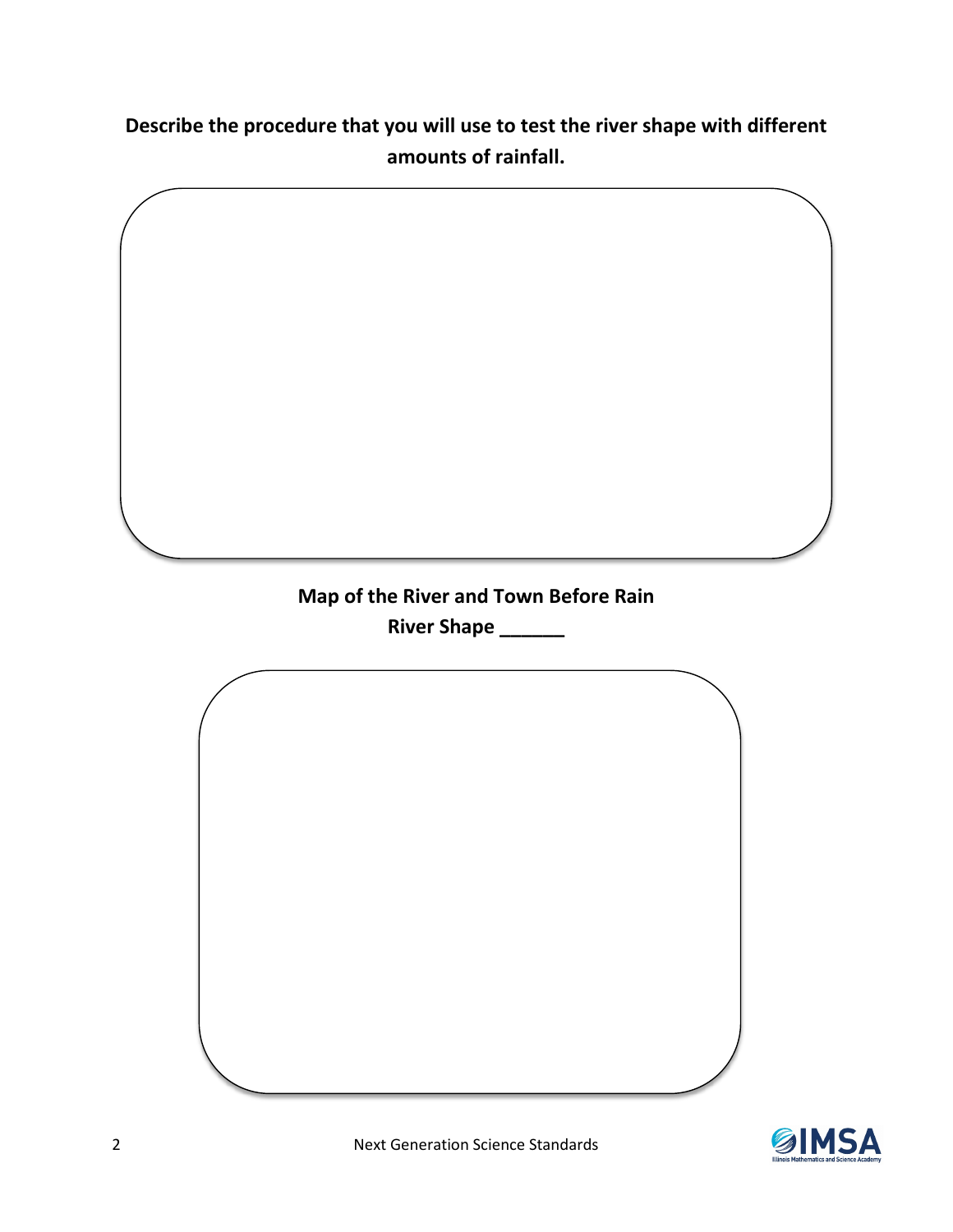| <b>River Shape</b> | <b>Water Flow Observations</b> | <b>River Bank Changes</b> | Impacts to your town |
|--------------------|--------------------------------|---------------------------|----------------------|
|                    |                                |                           |                      |
|                    |                                |                           |                      |
|                    |                                |                           |                      |
|                    |                                |                           |                      |
|                    |                                |                           |                      |
|                    |                                |                           |                      |
|                    |                                |                           |                      |
|                    |                                |                           |                      |
|                    |                                |                           |                      |

# **Map of the River and Town After Rain**

**River Shape \_\_\_\_\_\_**



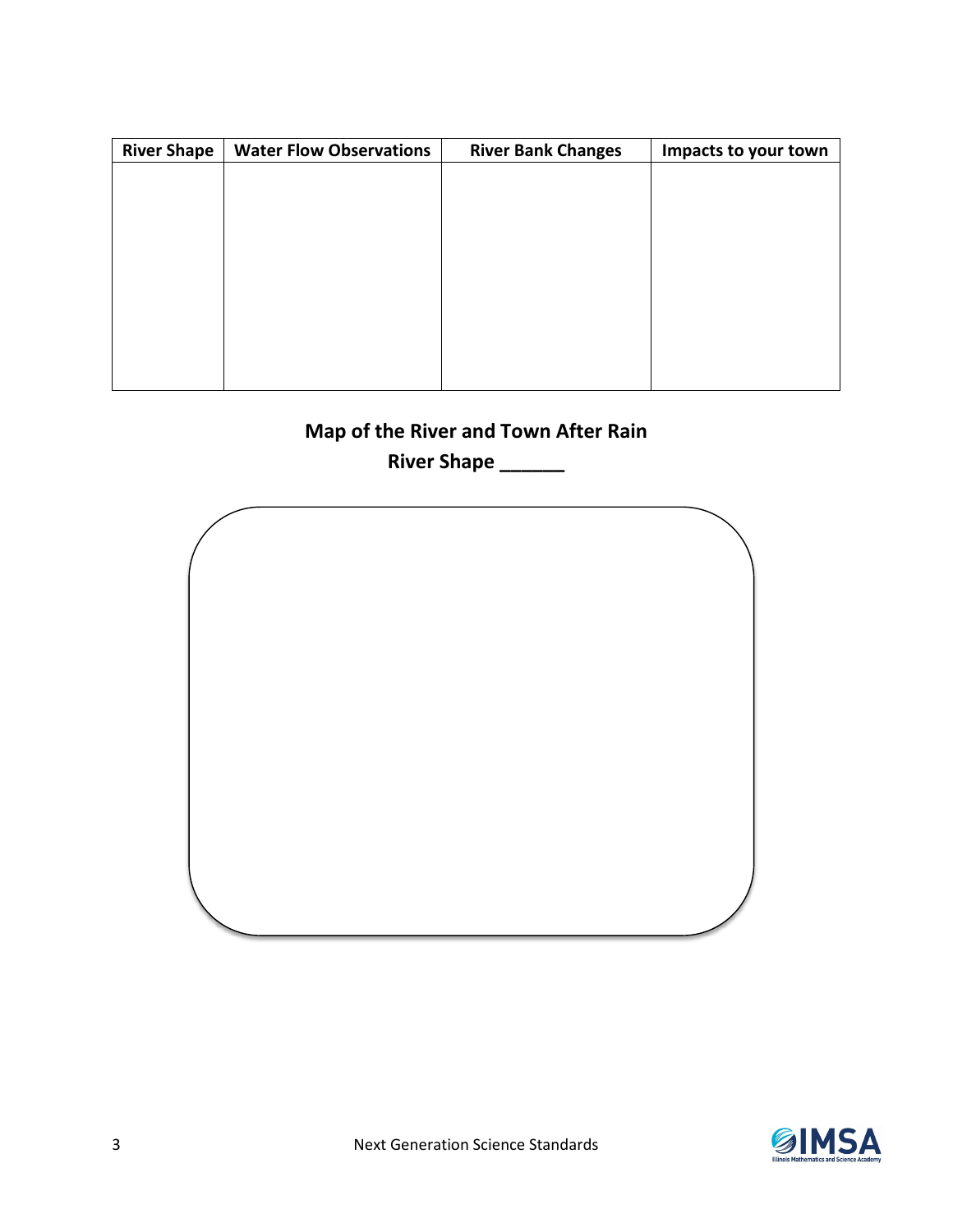**Map of the River and Town Before Rain**

**River Shape \_\_\_\_\_\_**



|                    | <b>Water Flow Observations</b> | <b>River Bank Changes</b> | Impacts to your town |
|--------------------|--------------------------------|---------------------------|----------------------|
| <b>River Shape</b> |                                |                           |                      |
|                    |                                |                           |                      |
|                    |                                |                           |                      |
|                    |                                |                           |                      |
|                    |                                |                           |                      |
|                    |                                |                           |                      |
|                    |                                |                           |                      |
|                    |                                |                           |                      |

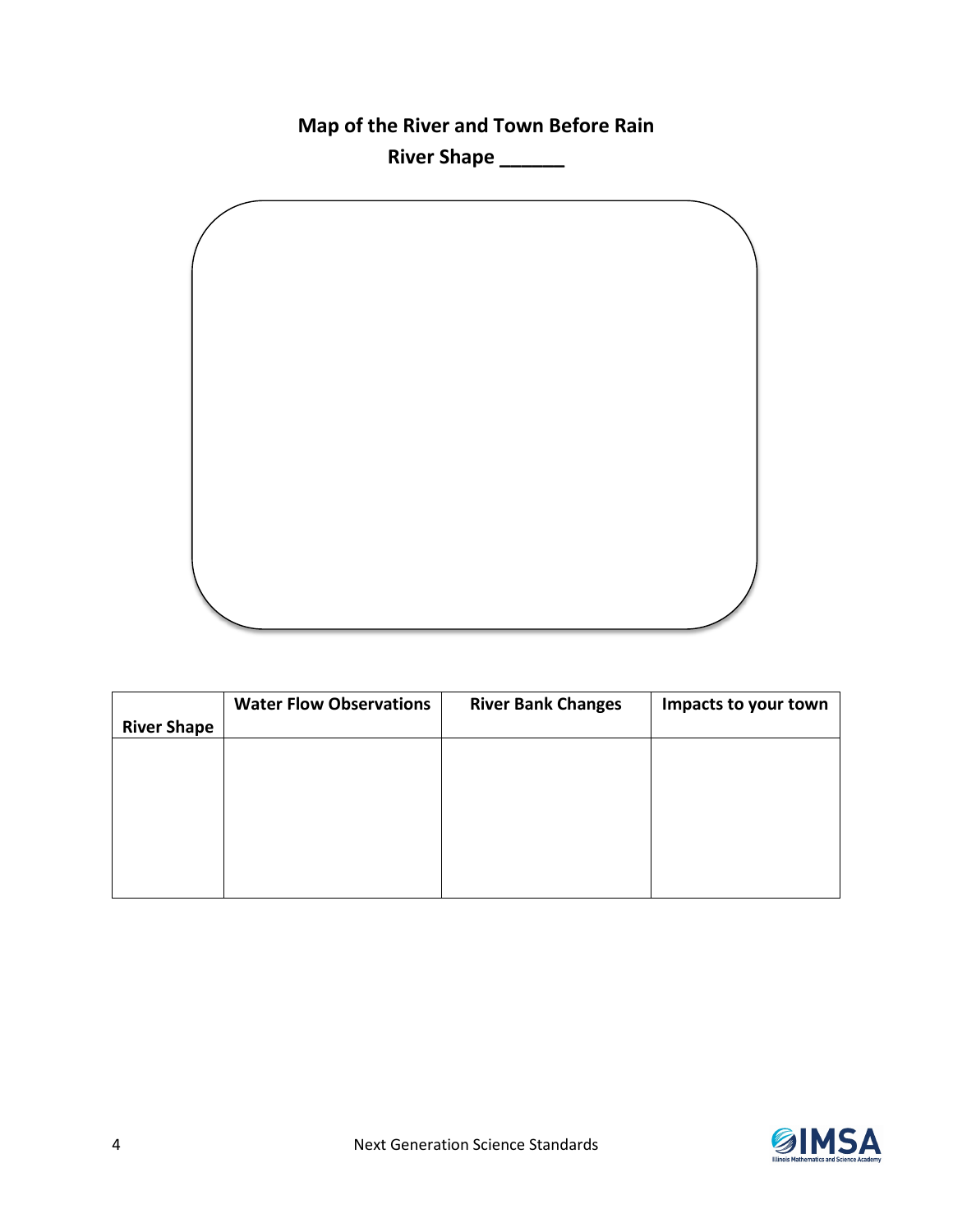**Map of the River and Town After Rain River Shape \_\_\_\_\_\_**

#### **Part 2. Slow the Flow!**

Now you will test different ideas to slow the flow of the river. Your teacher will show you some materials that you can use to slow down the river and help protect your town from floods. Work with your team to test at least 4 different ideas. Write down your observations below.

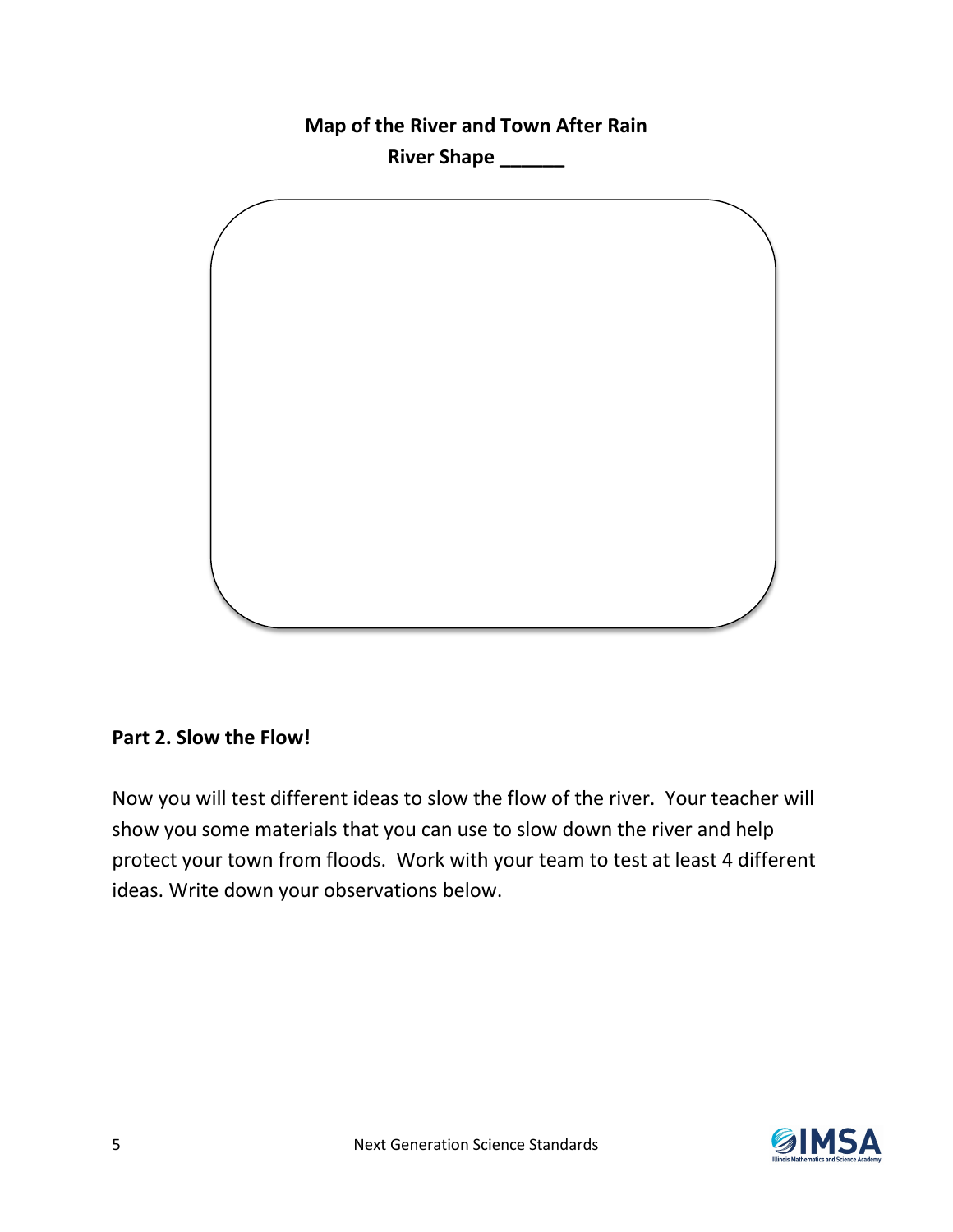| Idea | <b>Water Flow</b><br><b>Observations</b> | <b>River Bank Changes</b> | Impacts to your town |
|------|------------------------------------------|---------------------------|----------------------|
|      |                                          |                           |                      |
|      |                                          |                           |                      |
|      |                                          |                           |                      |
|      |                                          |                           |                      |
|      |                                          |                           |                      |
|      |                                          |                           |                      |
|      |                                          |                           |                      |
|      |                                          |                           |                      |
|      |                                          |                           |                      |
|      |                                          |                           |                      |
|      |                                          |                           |                      |
|      |                                          |                           |                      |
|      |                                          |                           |                      |
|      |                                          |                           |                      |
|      |                                          |                           |                      |
|      |                                          |                           |                      |

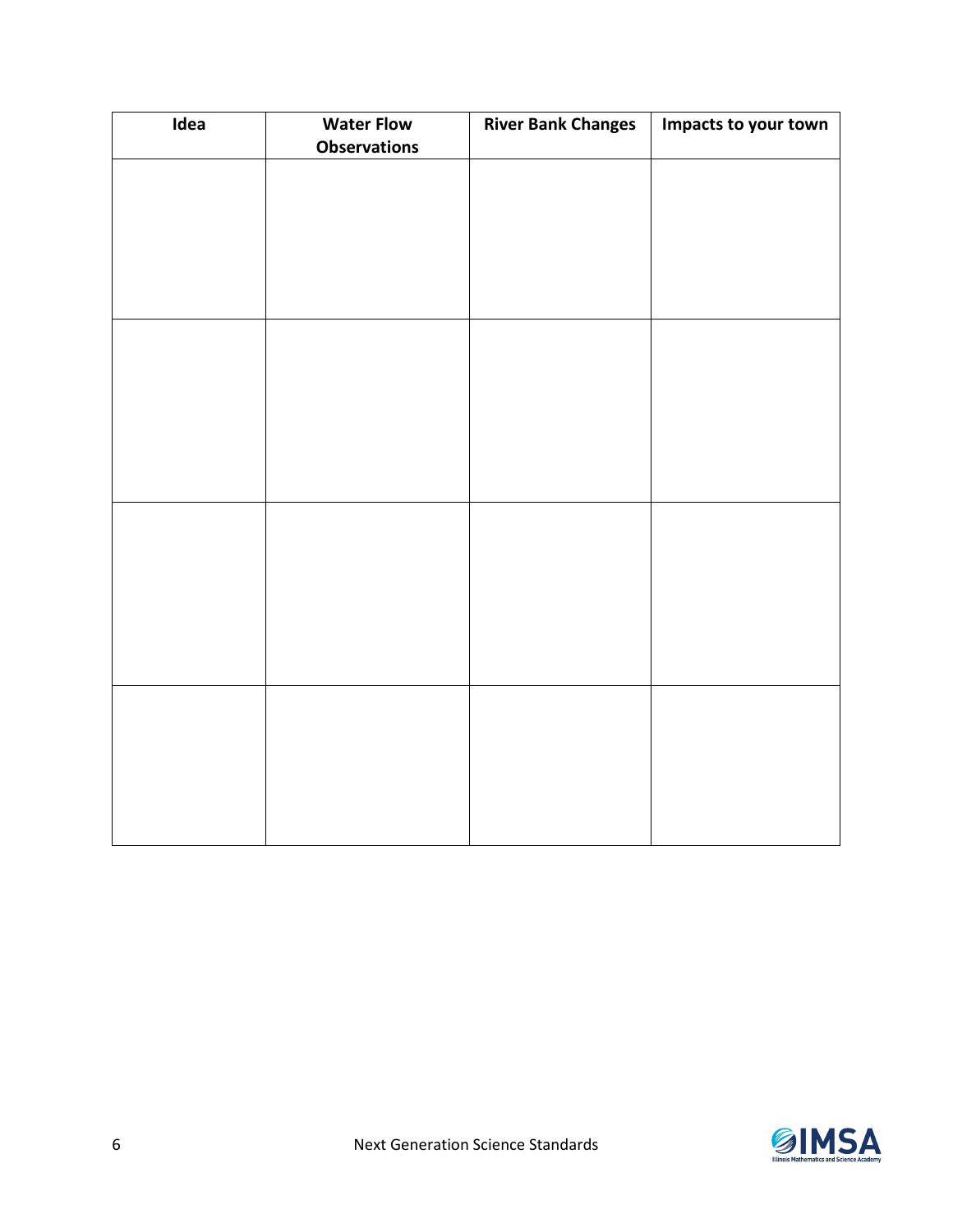### **Part 3. River Plan**

Using evidence from your testing, explain what methods you will use to help protect the town from flooding.

Draw a diagram of your river, the town, and the methods you have chosen to protect the town from flooding.